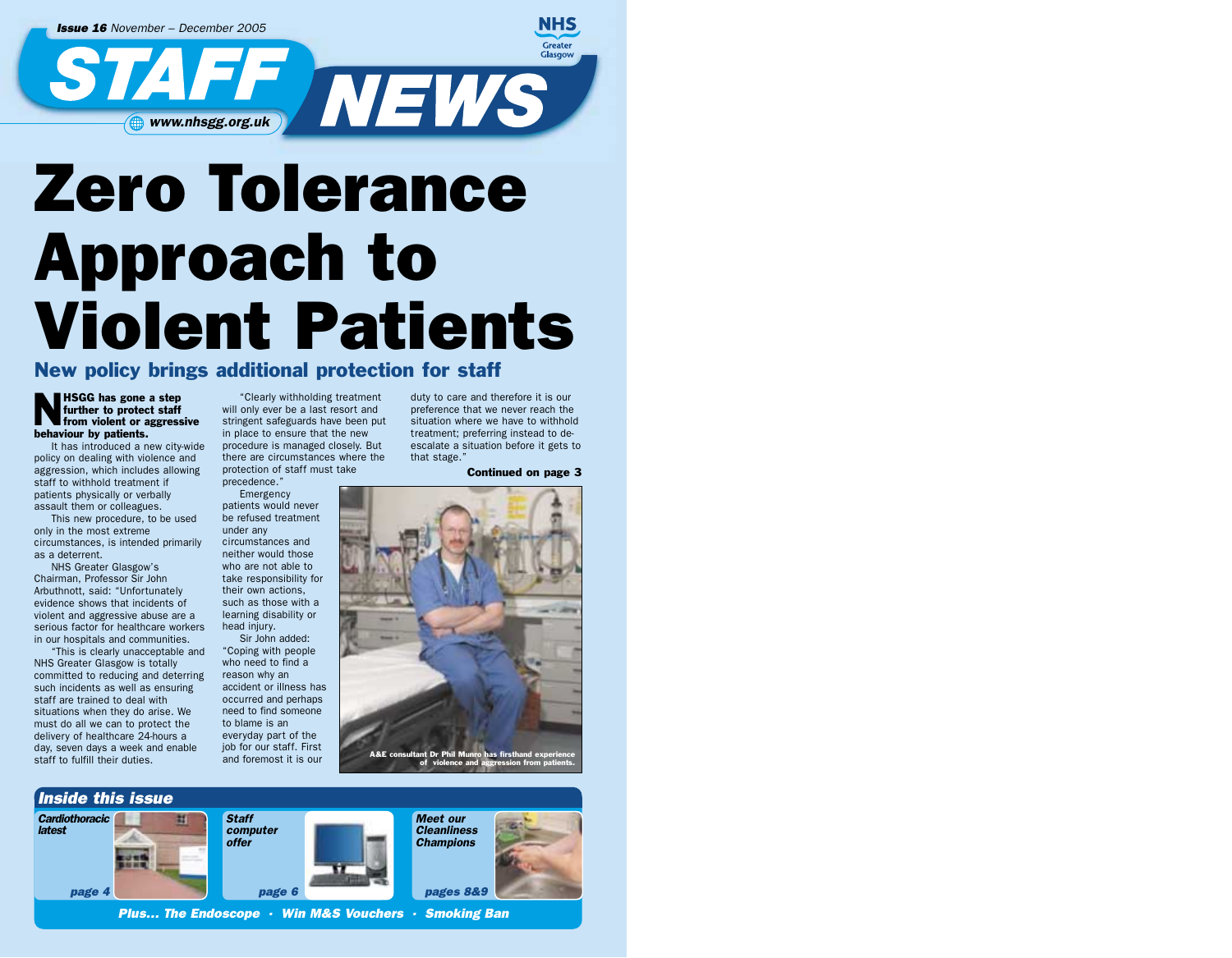#### Employee Director

#### New Policy

"This policy sends out the message that violence against healthcare staff will not be tolerated under any circumstances. It also encourages staff to report incidents as well as them being given the skills and support to deal with difficult situations when they arise.

"Nurses have the right to come to work without the fear of assault or abuse. They want to deliver the highest quality of care possible. These new guidelines will allow them to do that in a safer environment for both them and other patients." UNISON's Scottish Organiser for Health, Glyn Hawker, believes the policy will empower staff to deal with difficult situations more confidently. She said: "UNISON has been campaigning for a long time to get

## Farewell to Bill, Hello Donald

NHSGG says a fond farewell Director, Bill Goudie. to outgoing Employee Mr Goudie was NHSGG's first

Employee Director and has been doing the job for the past four years.

A senior pharmacist who worked at the Royal for more years than he'd care to mention, he said: "I've really enjoyed my time as Employee Director and relished my part in helping to shape NHSGG as it is now and for the future.

"When I started, a lot of my time was spent understanding how the different Trusts and Partnership Forums worked, getting to know the people and personalities and then helping them to take a more coordinated approach to the Area Partnership Forum. At the same time, I had also to understand and develop the Employee Director's role as a non-executive member of the NHSGG Board.

"However, the main thrust of my role was to ensure that the Area Partnership Forum became more

involved in the Board's strategic decision making and I think we've gone a long way to achieving that, although there is still some considerable way to go. Key issues still in progress include implementation of the Staff Governance Standard and the PIN Policy and Practice publications. We've also got the next staff survey coming out early in the new year and I think it will clearly be important for all staff to fully participate in it and let the Board know how we have performed as their employer.



Bill Goudie.

## Five Go Cycling for Charity



**Five NHSGG physiotherapists** got on their bikes recently to take part in a 50 mile charity cycle from Edinburgh to Glasgow.

The new Employee Director,

Donald Sime.

"It's been a terrific experience and I wish my successor, Donald Sime, all the best for the future." Chief Executive, Tom Divers praised Mr Goudie and added: "I'd like to thank Bill for his sterling work as Employee Director and member of NHSGG's Board. I wish him well for the future. I'd also like to welcome Donald as the new Employee

Mr Goudie is succeeded by Donald Sime, a biomedical scientist who's worked at the Western since

Mr Sime said: "I feel very privileged that colleagues have elected me to this post. I'm still trying to find my feet at the moment and looking forward to building on the work that Bill had done previously. There's a considerable amount of work to be done and I look forward to the challenges that

Director."

1072

will bring."

Graeme Watson and Donald Todd (both Shettleston Health Centre), John Muir (Baillieston Health Centre), Tracey Lamb and Craig Wilson (both Bridgeton Health Centre) raised around £400 for Barnardos and Children 1st.

Meanwhile, three staff members from the North Division's Finance department raised around £500 for Childline when they took part in the recent Great Scottish Run.

Wullie MacVicar, Mark Fulton and Stephen Sweeney all managed the race in around two hours.

Well done all of you!

#### New Policy Launch, Continued from page 1

The ability to withhold treatment is just one small part of a wider policy which takes in a range of issues providing staff with guidance, knowledge and empowering them to deal confidently with difficult situations.

Ensuring a consistent approach across all of Glasgow's healthcare settings, the new policy will also see NHSGG staff given the opportunity to complete a City and Guilds Certificate in dealing with aggression.

The course equips staff with deescalation techniques - giving them the confidence to deal with difficult situations.

A&E Consultant Dr Phil Munro, based at the city's Southern General Hospital, has welcomed the new policy. He said: "My colleagues and I are all too aware from personal experience what it is like to deal with an aggressive situation.

"The new policy, therefore, is helpful to us as it is clear, pragmatic and based on common sense. NHSGG staff work incredibly hard to provide the best possible care to all patients regardless of the circumstances. In return I think they deserve basic courtesy and respect and to be able to work without fear of intimidation, abuse or violence."

Royal College of Nursing Officer for NHSGG, Joe Gallagher, said:

#### How the new policy will work

recognition of the difficulties and dangers regularly faced by NHS staff. We are very pleased to see this policy implemented in NHSGG, it will help to create a safer environment for staff and patients

- **III** Following unacceptable violence or aggression a formal written warning<br>
'Yellow Card' is issued. If the behavior continues a 'Red Card' will then b<br>
issued which would exclude the patient from receiving treatment on 'Yellow Card' is issued. If the behavior continues a 'Red Card' will then be particular occasion. Each case would be reviewed every time the patient returns for treatment.
- **FIT** The only people who could take the step of withholding treatment would be senior clinicians. Their experience and knowledge of the patient and the patient's condition in addition to their responsibility for the wel be senior clinicians. Their experience and knowledge of the patient and the patient's condition – in addition to their responsibility for the wellbeing of the staff in their departments, as well as of other patients and visitors – would be factors in making a decision.
- Fig. The new policy will cover all of NHSGG's healthcare settings including<br>hospitals, GP surgeries and clinics.<br>Fig. Between April 2004 and end March 2005 there were 2024 incidents of hospitals, GP surgeries and clinics.
- **ECO** Between April 2004 and end March 2005 there were 2024 incidents of violence and aggression in our acute hospitals. Of this total 42% were actual physical assaults and 40% verbal abuse. This means that in our violence and aggression in our acute hospitals. Of this total 42% were actual physical assaults and 40% verbal abuse. This means that in our hospitals there are around three incidents of assault each day.
- **Follow** For the same year, in Mental Health and Primary Care community based settings, there were a total of 8166 incidents with 77% due to some for of violence. That's around 20 incidents of physical violence each day. settings, there were a total of 8166 incidents with 77% due to some form of violence. That's around 20 incidents of physical violence each day.

#### NEW SOUTH GLASGOW HOSPITAL – BIGGEST IN UK

For months, Staff News<br>
I has been talking about<br>
NHSGG's massive has been talking about NHSGG's massive modernisation programme.

Here's a first look at how the £350 million South Glasgow hospital may look.

Due to open on the Southern General campus in 2010-11, the new building will house 1100 beds and, with the 400 existing beds that will be retained, will have around 1500 beds - making it the largest acute hospital in the UK.

The start and patients what the new hospital might look like."

#### So what's in the new hospital? It will:

- **:::** house major specialised services including renal medicine, transplantation and vascular surgery
- **:::** be equipped with the largest A&E department in Scotland, with full back-up for the treatment of major trauma 24/7
- **:::** provide key services including the Institute of Neurosciences and the National Spinal Injuries Unit

Staff News will keep you up-todate on the latest with the South Glasgow Hospital as and when new information arises. See the latest edition of Health News for a more detailed article.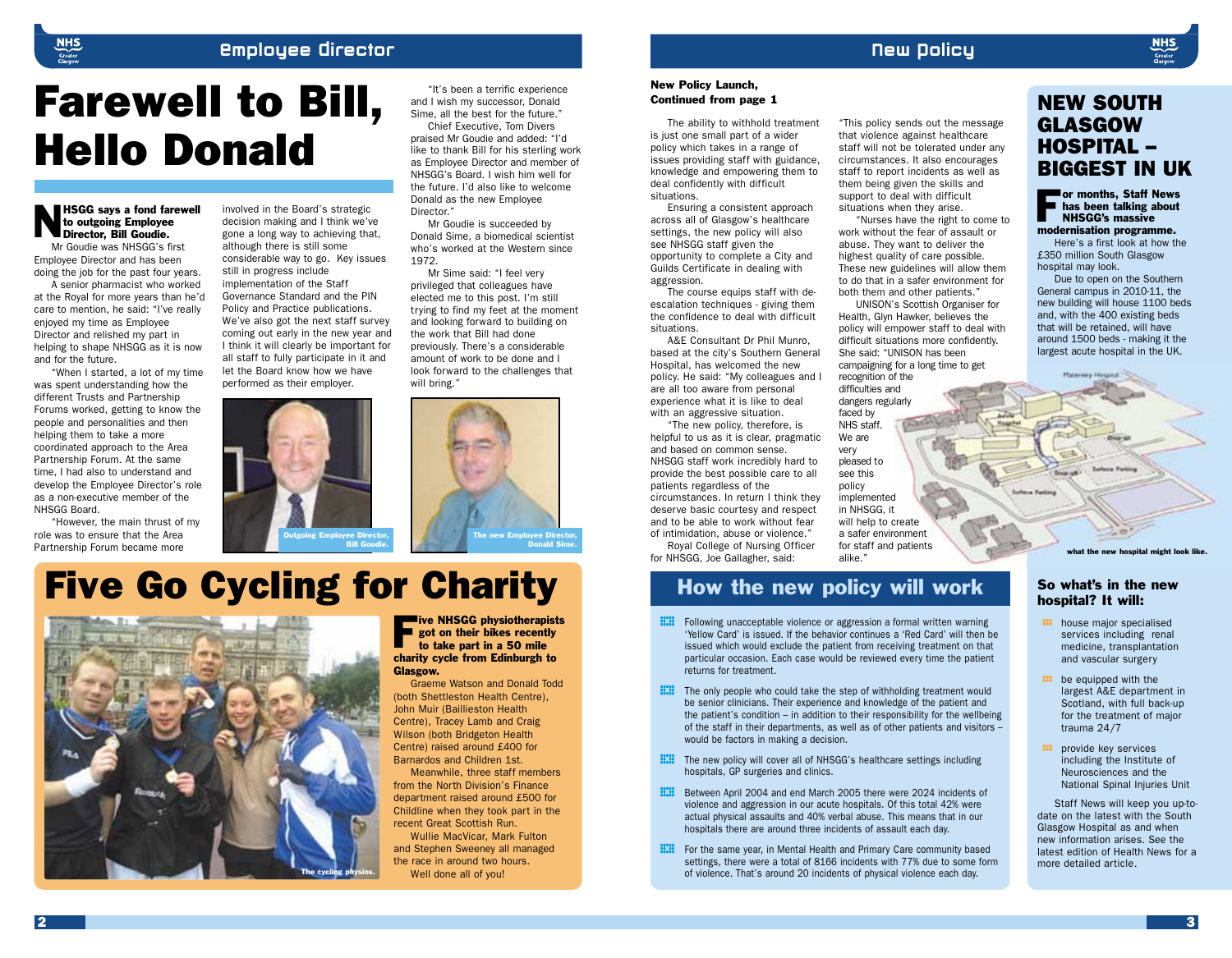#### heart and lung service

## Staff Have Say on new Heart Lung Centre

t the end of September, NHSGG's Board announced it had approved the proposal to transfer Glasgow's heart and lung surgery units - including the national heart transplant service - to the Golden Jubilee National Hospital in Clydebank.

The Board did this having been advised that significant progress had been made in addressing the issues to come out of the 12-week consultation exercise that ended in May - and that many concerns had now been allayed.

A letter from one consultant to the Minister for Health - reported by the BBC and the Herald - made it clear however, that some remain unhappy about the move.

One of the key challenges over the coming months (as detailed transfer plans are developed) will be to work to resolve any outstanding concerns.

A Clinical Implementation Group is being set up to ensure that clinical and managerial staff, along with staff partners, in NHS Greater Glasgow, NHS Lanarkshire and the Golden Jubilee National Hospital can all participate in planning the transfer of the service.

Alan Faichney, lead clinician on the project, explained: "We couldn't contemplate moving a service down to the Golden Jubilee if we were not confident that the service provided would not only be equal, but better than what we are enjoying at the moment.



"We were always aware that some colleagues had concerns about the feasibility of transferring Glasgow's cardiothoracic service to the Golden Jubilee. We have listened to our colleagues and worked over the past few months to address these issues.

"That is why we extended our discussions with clinical colleagues over the summer before recommending to the Board that we proceed with the proposal.

"That is also why we have decided to set up a group which will include doctors and others to oversee the implementation of the transfer, should the Minister give us the go-ahead to proceed.

"This will ensure that our colleagues continue to have a say on how the project is taken forward."

Over the coming months, staff will also have their say on whether all of Glasgow's interventional cardiology should be transferred to the Golden Jubilee alongside heart and lung surgery.

The review will include clinical staff from NHS Greater Glasgow and the West of Scotland. It will also involve surrounding health board areas to ensure that any future plans for the service being considered by other West of Scotland health boards are taken into account.

#### ANNUAL ACCOUNTABILITY REVIEW REPORT

#### A Year of Progress and Challenge

**NHS Greater Glasgow came<br>
under scrutiny recently<br>
when Health Minister,** under scrutiny recently when Health Minister, Andy Kerr, held his 2005 Annual Review.

Held in public at the Royal Concert Hall, Mr Kerr and his team quizzed senior officials from NHS Greater

Glasgow on how health services are provided in Greater Glasgow. They spoke about a number of

issues including the work NHS Greater Glasgow is doing around helping people give up smoking; our work to tackle dental decay in children; waiting times; developments in cancer services; the new Community Health Partnerships and Community Health & Social Care Partnerships; and Infection Control. The meeting concluded that NHS Greater Glasgow met its targets and balanced its budget for 2004/2005. A letter containing Mr Kerr's full assessment and action plan will be published on our website as soon as we've received it.

## Samples are flying between departments

**Speedier Fesults** 

**Analysis Community Community Community**<br> **A** Pneumatic Tube System<br>
which quickly transport Pneumatic Tube System which quickly transports samples between departments has been installed in the Southern.

The system is used within the hospital site to transport samples between departments, including Accident & Emergency, HDU, Medical Admissions Unit and the labs.

The Tube System works by creating a rush of air behind a specimen carrier, which sends it to the relevant department through a two-way tube. No specialist training is required to use this simple, but ultra efficient system.

At present the system is used throughout eight departments within the Southern and is being expanded to the Biochemistry department next year. However, there is the opportunity to develop the system throughout the hospital site in the future.

The system offers significant benefits to patients in that samples can be transported at a much faster rate to and from the labs, which allows clinicians to make quicker decisions for patients to be treated more quickly.

The benefits to staff are also advantageous. Considering the size of the Southern site, the new system relieves pressure from the porters to deliver emergency specimens at short notice and again allows clinicians to make a quicker diagnosis.

South Glasgow's Business Manager, Kevin Begbie has received positive responses from staff regarding the system. He said: "Everyone who has used it, thought it was great."

This was backed up by A&E Consultant, Malcolm Gordon (pictured with the system).

He said: "Since being installed the system has been excellent. It has been hugely beneficial in cutting the time down to get results back for patients. This equally benefits staff as they receive the specimens more quickly."



#### Actress Opens Blood Diseases Unit

TAR of stage and screen, Maureen Lipman officially opened the Southern General's new haematology (blood diseases) unit in October.

Maureen, whose husband, the playwright Jack Rosenthal died from myeloma (a type of blood cancer), met with staff and former patients at the opening.

The new unit at the Southern has been fully refurbished and designed with the

patients' wellbeing in mind. Named "Solas", which is Gaelic for light, the unit is designed to help patients, their families and friends at what can often be a very difficult time.

Dr Anne Morrison, Consultant in Haematology at the Southern General said: "A single in-patient haematology unit for South Glasgow means

that medical and nursing staff from both the Southern and the Victoria Infirmary can work together to provide the highest standard of patient care, combining skills and expertise from both sites.

"In addition, the unit is supported by the dedicated work of a multi-disciplinary team, including pharmacy, dietetics, physiotherapy, radiology and laboratories."

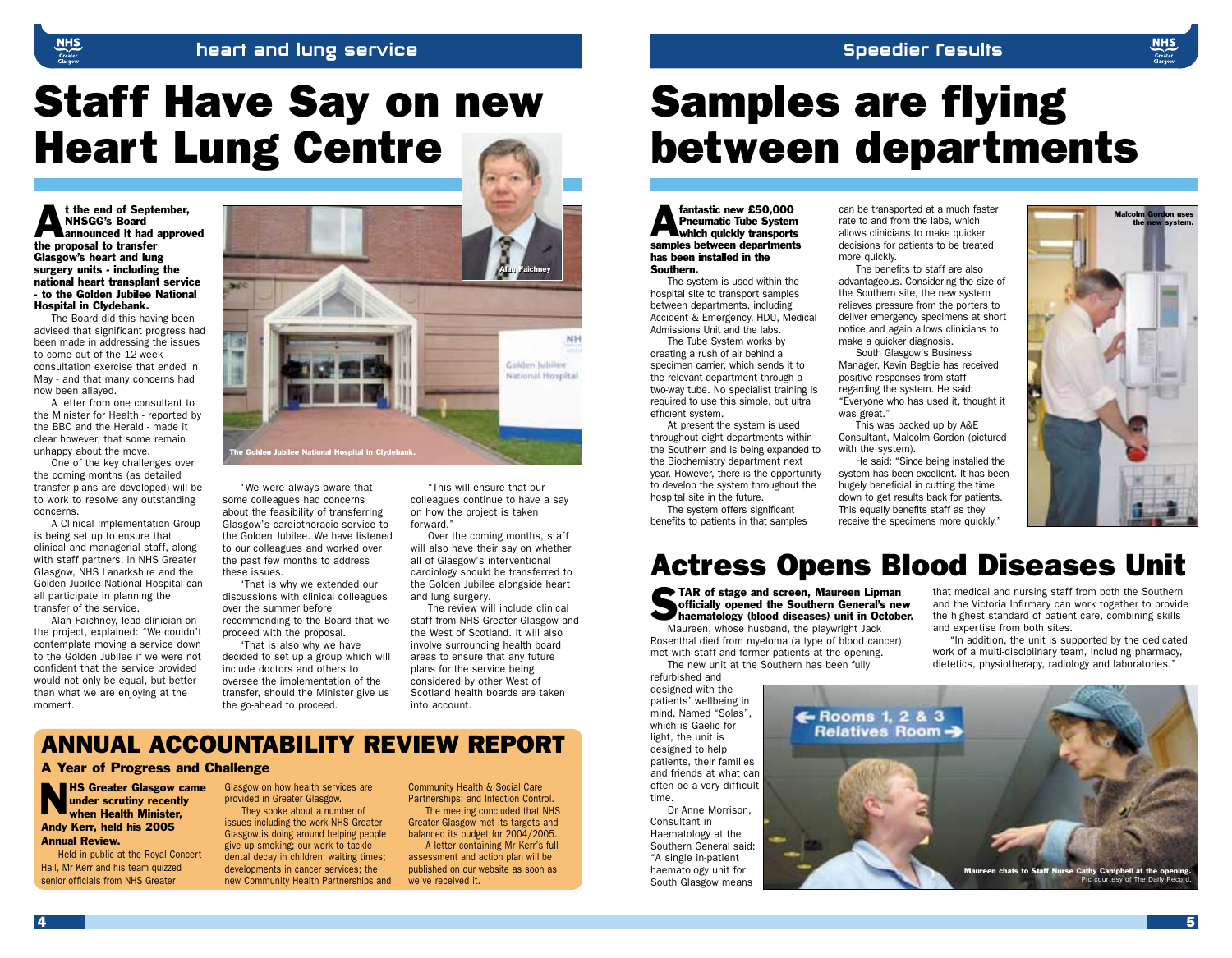#### Staff Offer

## Computers for £6.16 a month? Now that's a bargain!

How do you fancy your own home computer for as little as £6.16 a month? Sound amazing? Well, you can.



How it works is that NHSGG employees have the chance to lease computer equipment - Dell or AppleMac - for use in the home over a three-year period. The lease cost is deducted from your gross pay (ie before tax and National Insurance) and at the end of the three years, you have the chance to buy the equipment for a nominal fee or return the equipment to BT.



HR Manager, Helen Ostrycharz, who was involved, on behalf of the Area Partnership Forum (APF), in bringing the scheme to NHSGG staff, said: "This is a great offer for staff and we hope a fair number of staff will take advantage of this scheme."

Donald Sime, APF Co-Chair and Employee Director said: "This is a fantastic initiative for staff and we look forward to working with management colleagues to bring forward similar staff initiatives in the future."

6

The great thing about this initiative is that you save money because you do not pay Income Tax and National Insurance on the amount by which your gross salary is reduced when you pay for the equipment.

This means you can save up to 50% relative to the retail cost of the computer equipment.

Sound a bit confusing? Well, let's look at an example. The normal price to buy the Dell Entry Level Desktop package would be £323.44. The actual lease cost of this is £8.98 per month, but by the time you add up the savings made because this amount did not have Income Tax or National Insurance deducted, it's actually £6.16 for someone on a basic Income Tax/National Insurance rate. That means you actually pay £221.88 for the computer.

of equipment over the three-year period and choose from a range of different computers, laptops, printers and other computer equipment.



You can order up to £1500 worth



www.bthomecomputing.com/nhsgg For more information or to place an order, call 0800 328 4498 or see the website:

## $\frac{1}{10}$  and  $\frac{1}{10}$  and  $\frac{1}{10}$  and  $\frac{1}{10}$ >>>>>

Any employee can join the scheme provided you:

- **EXAMPLE Have a permanent** contract of employment or a fixed term contract of more than two years
- **H.H.** You are an NHS<br>Greater Glasgow<br>employee ie paid via Greater Glasgow the common NHS Payroll
- **Will You are aged 18 years** or over **::::: You work a minimum**
- of 16 hours per week
- **EXAMPLE You are not on a** period of unpaid absence or less than two years from retirement
- A pack giving you more information on this initiative has already been sent out to eligible staff giving you details of how it works and conditions.

## *The Endoscope The Endoscope* days later with a visit to the 'family

### Clatty no more

**Alas, it has come to pass<br>that this Guy Fawkes'**<br>Night will have far fewer that this Guy Fawkes' bangers than ever before - in the West End at least. 'Cleopatra's' - possibly the last nightclub in Europe which allowed Western Infirmary staff through the door - is no more.

It appears that the sticky carpet has been lifted (and presumably rolled up into a concrete casket and launched into space by Environmental Health), discarded scrubs put in a skip and longforgotten junior doctors and nurse trainees poured out onto the street. **be only too well aware, many a night**<br> **be only too well aware, many a night**<br> **has been lifted (and presumably** in the old Clatty Pat's resulted a few<br>
rolled up into a concrete casket and

Clatty Pat is dead and long live 'The Viper' it seems, her modern, minimalist replacement. It is assumed that the reptilian name represents the fabled Ptolemaic Queen of Egypt's chosen method of despatch by poisonous snake in 30 BC. However, the Endoscope was under the impression that the species which pierced the old queen

### 2005 Scottish Health Awards Finalists

• Top Team Award

Southern General Hospital • Older People Award - May Payne, Fitness Consultant, NHSGG/Dunbartonshire Council • Mental Health Team Award - Nursing Staff and Ward Manager Sharon Lafferty, Rutherford House Nursing Team, Gartnavel Royal

**Hospital** 

Services Award

- Special Care Baby Unit,

- Kevin Murray and Team, Westmarc

• Heart Disease Team Award - Ward 5A, Cardiac Care, The Royal Hospital for Sick Children, Glasgow • Women And Children's

**Congrats to NHSGG staff**<br>who are finalists in this<br>year's Scottish Health who are finalists in this vear's Scottish Health Awards.

They are:

• Doctors Award - Dr Gavin MacCallum, Consultant Anaesthetist, Chronic Pain Control Team, Southern General Hospital

• Unsung Heroes' Award - Sister Marie Addison, Practice Nurse, Dr MacKelvie and Partners, Springburn Health Centre and Dr Alistair Wilson, Clinical Director, West Sector Management Team, Gartnavel Royal Hospital

wasn't a viper - an historical fact which explains why every male visitor to Clatty Pat's was usually invited to 'show us yer asp' by the assembled senior nurses.

#### Hello - I'm not so OK

As most Endoscope readers will

planning' clinic. Staff there have always reported the remarkable number of celebrity names which, by overwhelming coincidence, many of the good citizens of Glasgow seem to share. In any one week there will be a dozen 'Sharon Stones', a brace of 'Victoria Beckhams', two or three 'Beyonces' and a few 'Penny Lancasters'. The Endoscope does not share staff cynicism that these might be mere nom de plumes used by people who have being doing something they shouldn't.



Paediatrics, Queen Mother's Maternity Hospital, Glasgow and Alison Heneghan and Team, Community Midwives, Queen Mother's Maternity Hospital, Glasgow

And Stephen Hannah, Paramedic with the Scottish Ambulance Service based at the City Heliport, Glasgow has been nominated for the Ambulance Team Award.

Now in their third year, the Scottish Health Awards ceremony will take place in the Assembly Rooms, Edinburgh on Thursday November 10, 2005. The awards are being sponsored by the Daily Record, the Scottish Executive, Boehringer Ingelheim, Cerner, Glaxo Smithe Kline, Royal College of Nursing and supported by the Scottish Partnership Forum and Human Resources Forum.

7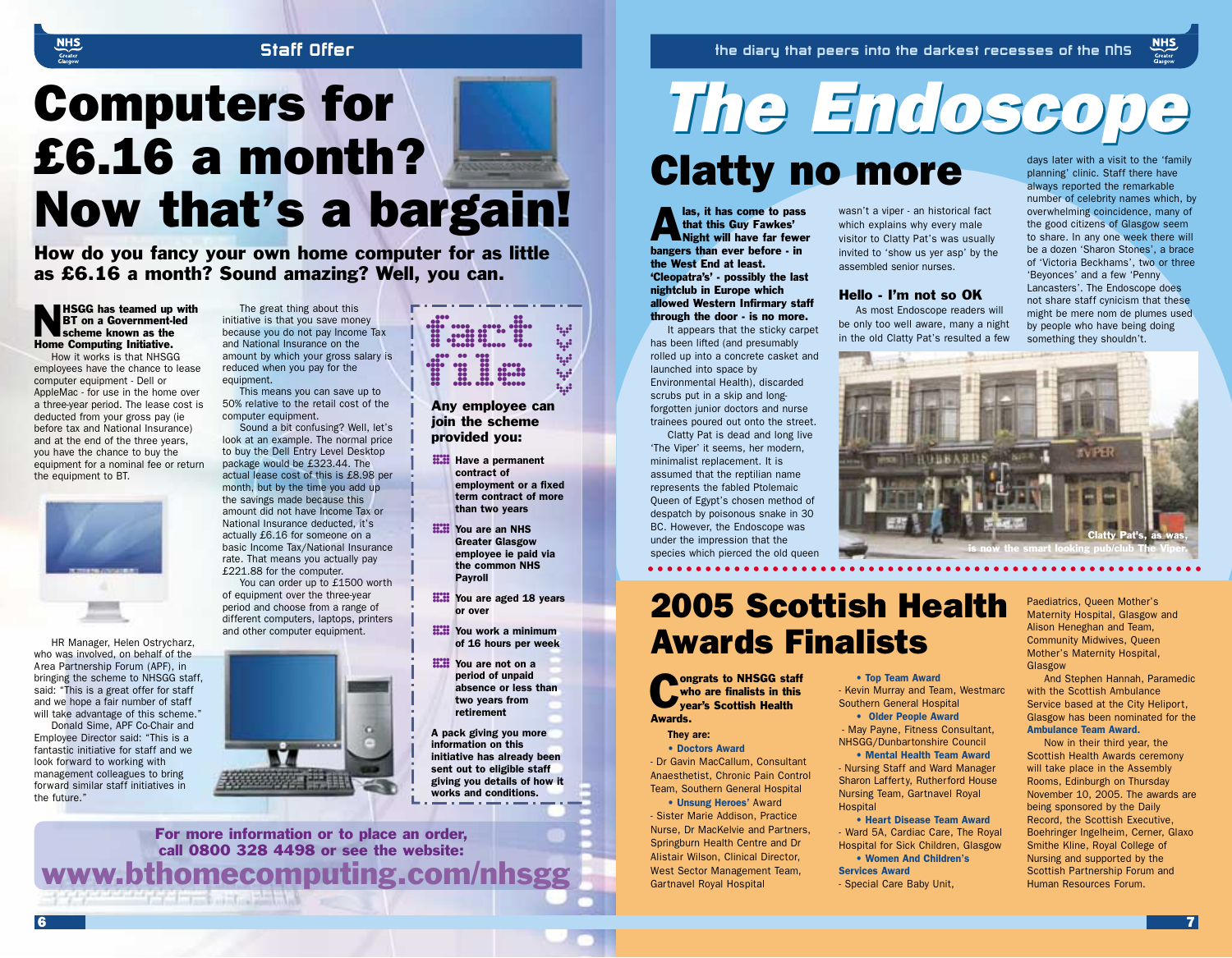# We are the Champions

Hospital and community staff across the city welcome the first Cleanliness Champions into their wards and departments.

Fifty members of staff from<br>across North Glasgow's<br>hospitals have successfully<br>completed their Classification across North Glasgow's hospitals have successfully completed their Cleanliness Champion training course and are already putting in place changes in practice to reduce healthcare associated infections (HAIs).

In addition, 350 more Cleanliness Champions are part way through their training and due to take up their key roles in the coming months!

The North Division isn't the only area to get its own Cleanliness Champions. In South Division, 24 staff members have gone through the training with a further 144 about to start.

And in Primary Care, 23 staff are now fully trained Cleanliness Champions with another 84 about to go through the training.

So what does a Cleanliness Champion do? The role of the Cleanliness Champion is to act as a role model to colleagues, be skilled in the correct techniques of ensuring high standards of cleanliness, based on best practice.

John Stuart, North Glasgow's Divisional Nurse for Clinical Services, is the man in charge of implementing the Cleanliness Champion training programme across North Glasgow hospitals.

Explaining more about the course, he said: "Offering knowledge and understanding of key infection control issues such as hand hygiene and environmental cleanliness ensures that our new Cleanliness Champions are equipped to help local infection control teams in the battle against Healthcare Associated Infections (HAI).

"Whilst we are delighted at the progress we are making with the programme, there is no room for complacency. We need to remain vigilant and encourage as many staff members as possible from all disciplines to register for the course in our quest to raise awareness and reduce the risks associated with HAI."



Eileen Burns, Deputy Director of Mental Health and Learning Difficulties, revealed that the course had been welcomed by PCD staff.

She said: "This has proven to be an extensive, effective and well supported programme. Participants found that the programme has increased their knowledge and skills in the area of Healthcare Associated Infection. The commitment from the participants, managers and staff, who supported the programme, has been crucial to its success and will continue to inform further development."

And in South Division, Annette Rankine, an Infection Control Nurse at the Victoria Hospital, said: "The training has been well received by all grades of staff from auxiliaries through to ward sisters."

Developed by NHS Education Scotland, the course can be done through either e-learning, hard copy or CD-ROM - so it really couldn't be easier to take part.

A self-learn course, it is designed for any healthcare worker who has direct contact with patients, for instance, porters, doctors, radiographers, nurses, physiotherapists and support services.

Taking around 30 hours to complete, staff are given study breaks to complete the 11 modules which make up the programme.

Marie Brennan, Rehabilitation Technical Instructor 2, within the IRIS team at GRI's Ward 26, is one of the first 50 Cleanliness Champions.

She believes that her training is already making a difference in her workplace and both she and her colleagues have seen immediate improvements. Marie told Staff News: "Cleanliness standards in my working area have definitely improved and it's now a much more comfortable and pleasant environment to work in. The course gave me the confidence to ask for more assistance in improving and raising standards of cleanliness within my workplace."

#### If you're keen to sign up to be a Cleanliness Champion contact:

• North Division - the Training, Education and development Department on 13562

- South Divison Anice Gillespie, Deputy Director of Nursing 0141 201 5829
- Primary Care Joseph Winters on 0141 211 3813



The North Division's championship line up: Back Row; John Stuart (Divisional Nurse for Clinical Services, North Glasgow), Debbie Thompson (Learning Skills Development Coordinator), Jackie Stewart (Infection Control Nurse), Marie Brennan (IRIS Team), Catherine Wright, Helen MacDonald, Anne Zycinski, John McGrory (Champions Administrator). Front Row: Isobel Henderson, Thomas O'Reilly, Linda Connolly, Melanie Gray, Charles McNab, Robert Bamford.

#### ANOTHER AWARD FOR GLASGOW

The Glaucoma Team at Glasgow Royal Infirmary were celebrating earlier this year after getting the £5,000 runner up prize in the Glaucoma Achievement Awards.

The award was presented for the team's database which was developed to allow any changes in a patients' medical therapy to be monitored and the treatment modified when necessary.

Dr Donald Montgomery,

Consultant Ophthalmologist, runs the service and is delighted his team's efforts have been recognised.

He said: "This award is a tribute to the tremendous work done by the whole team. The implementation of the new database is allowing us to continuously monitor changes in patients' medical therapy."

> Dr Donald Montgom **Consultant** Ophtha Rhonda **Discombe** Ophth: Technician and Andy Witchalls, Database Designer, hold up the team's award.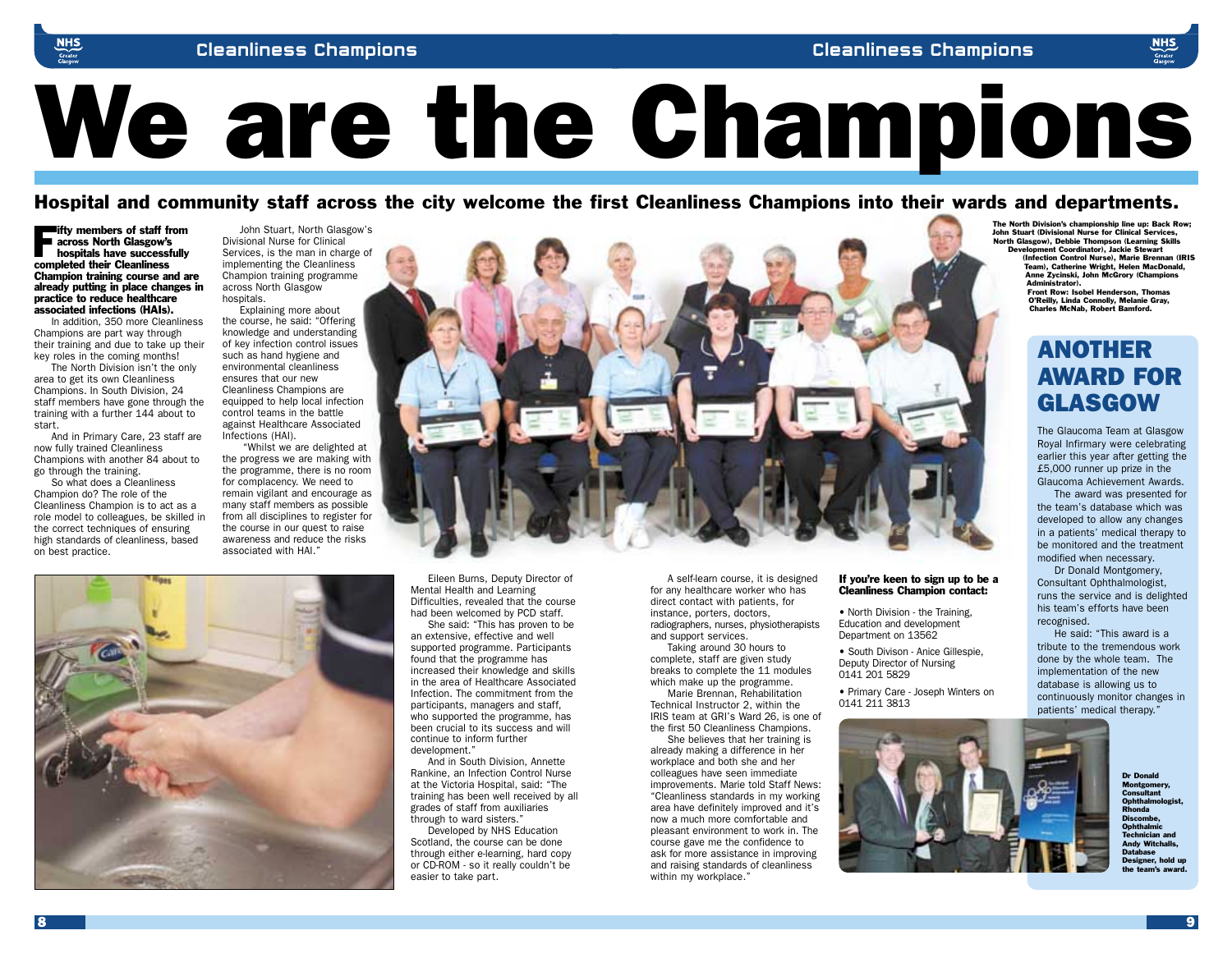#### Improving Services

#### Smoking Ban

### Stubbing it out - from next March!

Big changes are on the way for staff, patients and visitors who smoke

#### s of March 26 next year,<br>smoking will be banned<br>across all NHS Greater smoking will be banned across all NHS Greater Glasgow sites, including hospitals, health centres and other healthcare settings.

Drawn up following consultation with staff, patients and others earlier this year, NHSGG's smoking policy is aimed at protecting everyone working on, being cared for or visiting any of our sites from tobacco smoke.

It also recognises that NHSGG should play a pivotal role in improving health and reducing smoking rates in a city where more than half the population in some districts are smokers,

Senior Health Promotion Officer Lisa Buck believes the NHSGG ban

may well prompt smokers to try to quit the habit - but if not, it should nonetheless make hospitals and surgeries safer places in which to work or visit.

"At present patients can smoke in some buildings, but from March 26, 2006 every building and entrance will be smoke free.

"Smoking shelters will be dismantled, and other designated areas outside will be scrapped by March 2007, making NHS Greater Glasgow a completely smoke-free environment."

NHSGG employees will also have to observe the ban, and will no longer be allowed to take patients who smoke outside for a cigarette. Lisa Buck believes that will benefit

Freedom of Information Protocols must be followed

**Many of you, by now, will have dealt with**<br>**Freedom of Information** have dealt with requests and dealt with them effectively and in the proper manner.

However, we've been made aware that there is a small number of staff who have received Freedom of Information (FOI) requests and did not follow the proper protocols. Here are some quick pointers to help.

If you receive an FOI request it's your responsibility to ensure it is dealt with correctly and promptly. We have a legal obligation to follow FOI protocols and could end up in court if they aren't followed properly.

Any member of staff could receive an FOI request and, if you do, you must ensure it is:

• Properly logged - you must keep a record of when you received the request, what is the deadline for a response and ensure that your local FoI contact knows you are dealing with it

• Dealt with by yourself or passed on to the appropriate person (it could be someone in a different department) with their agreement

• Responded to within the correct timescales which is 20 working days - this is a legal requirement and the clock starts ticking the day after the request is received by NHSGG

If you are dealing with a request and are not sure about what information should not be provided (this is called exempt information) or charging then contact your local FOI contact (listed right). They've got experience in dealing with FOIs and are best placed to give you sound advice.

If you are approached by someone asking a question under FOI and you can answer the question easily or by providing a leaflet or other written information, then do so. If not, ask them to put the request down in writing - paper or email - to the appropriate person who can provide the information.

both parties: "Staff will no longer be leaving wards and having their uniforms contaminated, and it'll also protect them from the effects of second-hand smoke.

"Of course, it does also mean staff won't be able to have a cigarette anywhere on the grounds as of March. Anyone who finds it difficult to stop can contact Smoking Concerns (0141 201 9825), and we'll offer training for staff at the different sites to help colleagues give up. Local Occupational Health Departments can also help."

There will be some exceptions, including residential care homes and long-stay psychiatric facilities, which are effectively patients' homes, in line with the introduction of the Smoking, Health and Social Care (Scotland) Act 2005.

To help you deal with FOI requests, NHSGG has its own Publication Scheme which sets out all the publications available to the public. The latest version is available from: www.nhsgg.org.uk/foi/publication scheme

**H.H.** Another useful website<br>is:<br>www.itspublicknowledge.com is:

**HATE A summary list of**<br>exemptions and informat<br>leaflets on FOI are also exemptions and information available to staff.

**H.II** To get a copy of<br>exemptions and information<br>leaflets or for more information exemptions and information on any of the above, contact your local FOI officer:

| <b>Board</b> | <b>John Hamilton</b><br>0141 201 4608 |
|--------------|---------------------------------------|
| North        | <b>Isobel Brown</b><br>0141 211 1790  |
| <b>PCD</b>   | <b>John Dearden</b><br>0141 211 0214  |
| South        | <b>Gavin Barclay</b><br>0141 201 1257 |
| Yorkhill     | <b>Coral Brady</b><br>0141 201 9279   |

### Speedier Colorectal Referrals Means Quicker Treatment

Olorectal cancer staff are<br>
working with Primary Cancel<br>
colleagues to speed up working with Primary Care colleagues to speed up referrals for people with suspected colorectal cancer.

They've extended a successful South Glasgow referral process to the north which means patients are being triaged and seen more quickly.

The Colorectal Referral Project has already been successfully working in the Southern General Hospital and Victoria Infirmary and is now being introduced at the Glasgow Royal, Stobhill, the Western and Gartnavel.

How it works is simple: a patient goes to see his or her GP and the GP, using the new referral system, refers the patient to colorectal units within the city's hospitals.

In the South, the referrals are collated to a central point and then are vetted by consultants who decide the most appropriate way forward for investigation of the patient.

In the North, the referrals go to one of the four hospitals as appropriate and are vetted by specialist nurses using agreed protocols who decide on the next steps for the patients.

The patient receives an appointment and may in the first instance be seen by a specialist nurse at a nurse led clinic. These highly skilled professionals will look at a number of factors, including the person's symptoms and age, and decide on the best way forward for investigation and diagnosis. The nurses are also trained as endoscopists and if colonoscopy or flexible sigmoidoscopy is the investigation of choice they may in fact be the practitioners who performs the procedure.

In many cases, patients' symptoms will be investigated and treated by the nurses, but more complex cases will be referred to a consultant.

This new system means that



specialist with South Glasgow's colorectal cancer team.

many more patients can be seen more quickly.

To speed things up even more, the colorectal teams have developed a colorectal referral form on SCI Gateway. SCI Gateway is the electronic system used by GPs to refer patients for treatment in hospitals.

Jill Renwick, who is facilitating the system for the hospitals in the north of the city, explained: "It's the combination of the referral system and the nurse specialists that has made this project so successful at the Victoria and Southern General Hospitals. Now we're extending it to the other city hospitals to ensure patients are seen quicker and, if they need to, receive treatment faster than ever before.

"The specialist nurses are highly trained professionals with a great deal of experience in colorectal conditions. Through this system, they and the consultants are able to see many more patients, more quickly and ensure that the patient receives the appropriate treatment in the minimum amount of time."

She added: "This system has

already proven successful in the Victoria and Southern General and we are excited to be extending it to the hospitals in the north of the city. We hope this project will further improve the investigation, management and care of patients with colorectal symptoms across the city."

#### New Health **Website**

**A** new website which<br>helps the public according to a wide range of helps the public access information on health and social care services in Glasgow has been launched.

The Glasgow's Health Hub website www.glasgowshealthhub.org.uk is an electronic one-stop shop for information on health and related issues affecting the city's residents.

The new site is aimed at Glasgow citizens, but anyone can access it.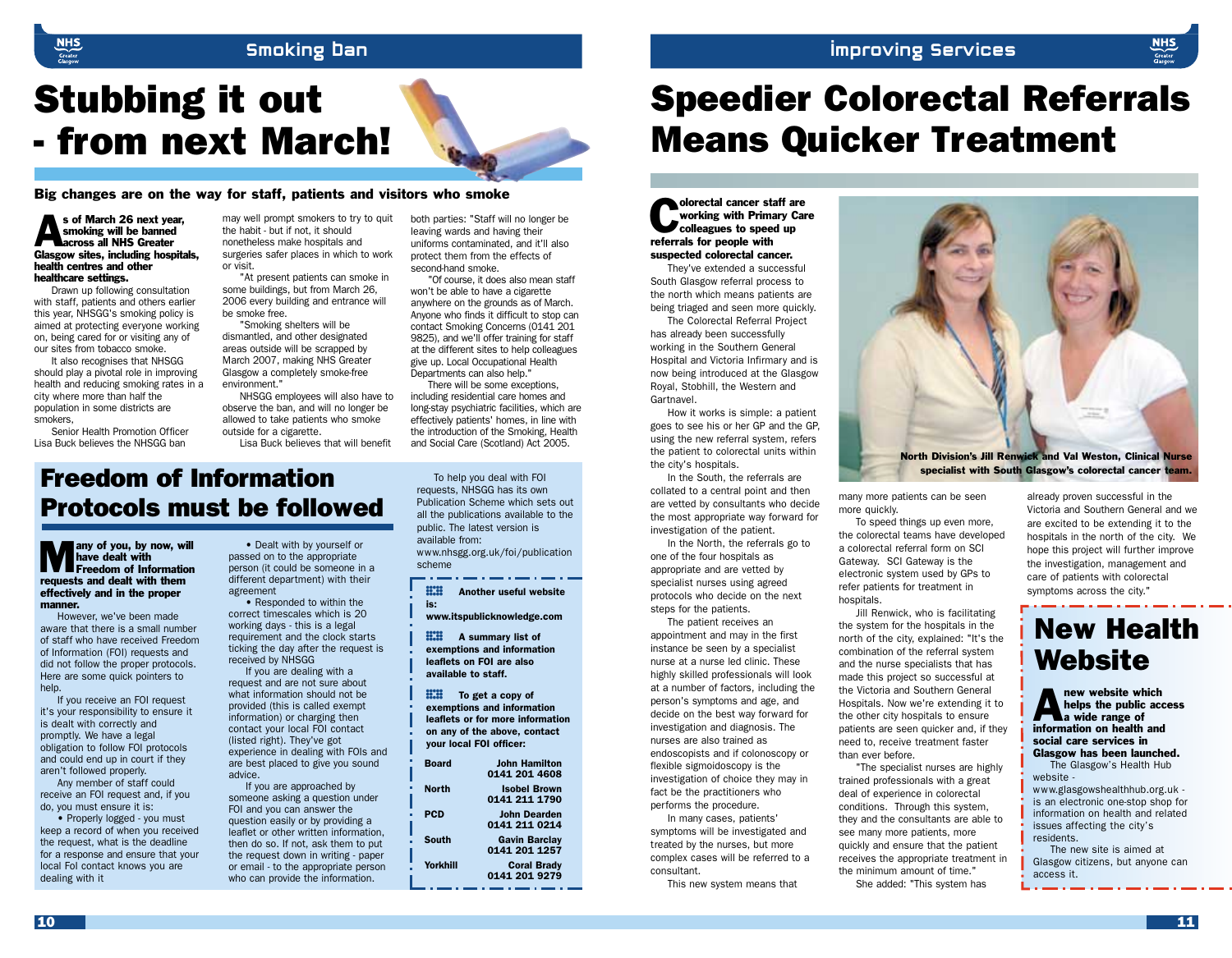#### Education Evenings

## Latest on AHP Concerns

ahp issues

In the last edition of "Staff"<br>
News" representatives of the<br>
Allied Health Professions told n the last edition of "Staff News" representatives of the us about some of the issues that had come up in discussion of NHS Greater Glasgow's reorganisation proposals.

At a meeting with Tom Divers, Chief Executive and Catriona Renfrew, Director of Planning and Community Care they took the opportunity to raise concerns and ask questions.

Occupational Therapists engaged in Older People's Mental Health wanted to clarify the links with the service under the new system. Catriona Renfrew agreed that OPMH was distinct from other Mental Health services and the new system needed to reflect that and make sure the links were in place. The point would be explored in more detail with OTs and other disciplines involved.

Physiotherapists in the Acute Sector particularly wanted to know how the rotational and on-call arrangements for Acute would translate into the whole system with the move to place staff caring for adult patients into multi-disciplinary teams. Tom Divers gave the assurance that, while all AHPs would be managed within the new Rehabilitation and Assessment Division, there was no intention to change sensible arrangements that already worked. Any proposals to merge on-call and rotational arrangements would need careful consultation and there would be a need to liaise when managers took up their new posts. A meeting would be arranged to take these

discussions forward. Podiatrists raised the issue of the role of the Clinical Service Manager and confirmation of the professional nature of this post was

asked for. Tom Divers and Catriona Renfrew agreed that the CSM posts would be professional and that there was a need for visible professional leadership for each profession. How this can be provided by CSMs is another of the issues for further discussion.

Speech and Language Therapists were concerned to know how someone would cope with their clinical caseload and the additional role of Team Leader. In response, the Chief Executive was clear about the real and serious commitment to provide resources in terms of time or backfill where necessary: "We have not lost sight of the issues in regard to professional leadership."

AHP reps are eager to move forward and discuss all the issues around implementation of the new single system proposals. They are meeting as a group to identify issues specific to each profession

and highlight those common to all and the next meeting with the Chief Executive and Director of Planning and Community Care takes place this month.

In the meantime, if you would like to know more about these discussions you can talk to your professional organisation representative.

In the next edition of Staff News, we'll have a look at the work of another Allied Health Profession, this time in the shape of Graham Pirie, a Podiatrist based at Parkhead Health Centre.

## Yorkhill GP Education Evenings Go From Success to Success…

The Yorkhill Child Health<br>Clinical Forum hosted<br>the latest in its regular Clinical Forum hosted the latest in its regular education evenings in the DCH Lecture Theatre at Yorkhill Hospital in September.

These popular evenings have been running for the past four years and are accredited by the Royal College of General Practitioners through the Education Providers Accreditation Scheme Scotland (EPASS). Dr Isabelle Cullen, a local GP, chairs the event.

Every GP in Greater Glasgow is invited to the education evenings and, through them, invites are extended to Health Visitors, Practice Nurses and other interested professionals. In conjunction with these

events, a dedicated handbook has

been designed to assist and support colleagues working in Primary Care by providing guidance in recognising and managing a range of common childhood conditions.

The Paediatrics for Primary Care Handbook was produced through the Greater Glasgow Clinical Forum, and covers various clinical topics, supported, where appropriate, with patient information leaflets for distribution to patients. The topics included in the book are not exhaustive, but are an easily accessible review of how to manage and recognise some of the more common childhood conditions. The book is written in relation to the protocols and procedures at Yorkhill, ensuring that Primary Care colleagues have access to as much

information as possible.

The handbook has been issued to all GP surgeries and is also available on www.nhsgg.org.uk/ppchandbook

At this latest event, Leigh McManus, Hearing Screening Manager, and Dr Juan Mora, recently appointed as the first Consultant Audiological Physician in Scotland, delivered presentations on the introduction of Universal Neonatal Hearing Screening in Glasgow's maternity units. In addition, Haytham Kubba, Consultant ENT Surgeon, gave a lively talk on common ENT conditions.

Anyone interested in getting involved or attending a future education evening should contact John Mullen, Yorkhill, on ext. 80477.

#### New Forum for NHS **Staff**

**Abrand new service is<br>now available, free-of-**<br>charge to all NHS staff now available, free-ofwith an NHS email address.

NHSforum.co.uk allows staff to voice opinions about all manner of key issues completely anonymously.

The website also has information on a range of clinical zones to encourage staff to share good practise, staff benefits and much more.

For more information, go to www.NHSforum.co.uk

gular education evenings are very

12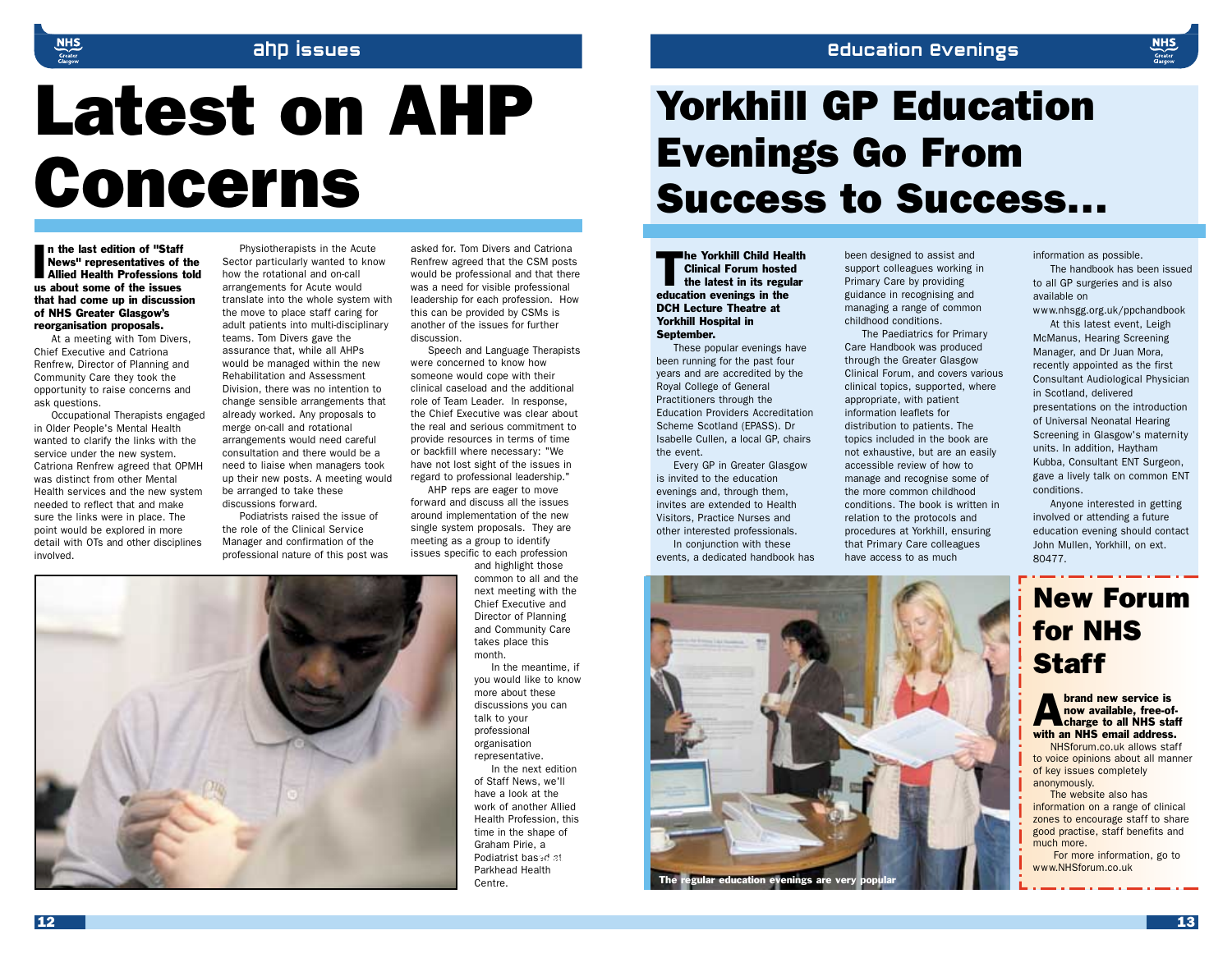#### General News

#### Staff News Survey



## **NHSGG in the Headlines**

s always, the last couple<br>of months have been a<br>busy time for the NHSGG of months have been a Communications team with literally dozens of issues keeping us in the news.

Some have been planned and positive, some have meant we've had to respond to negative coverage and others seemed to come from nowhere!

#### Neonatal Transport Service launch

The launch of the Neo-Natal Transport Service's new home at the Royal Infirmary brought positive coverage in several newspapers and on Scottish Television. Dr Charlie Skeoch from the Princess Royal Maternity spoke to the media about the benefits of the service's new home, and how its new vehicles will make it safer than ever for the youngest, sickest babies to be moved.

Patients are often protected from media exposure which may invade their privacy or prove traumatic. But this time, the parents of a baby girl who died last year were very keen to lend their support to the launch, and they spoke very movingly and enthusiastically - which elevated the coverage immeasurably.

#### Hi-tech transport centre gives new hope to sick tots



#### Weight loss

And we had some unexpected successes too! The<br>Herald asked to speak to Herald asked to speak to someone from NHSGG who could explain about what's done to help people lose weight. This turned into an extremely positive and substantial feature about the Glasgow Weight Management Service, which even featured team leader Allison Bingham's photo on the front page!

#### Meningitis outbreak

A fast response from the Press Office was needed when two young children were found to be suffering from meningitis. This condition is one that can be particularly frightening for members of the public and, whenever any cases are confirmed, the press team will always give details of signs and symptoms so that people can be well informed.

Sometimes these fears could be put to rest by explaining some of the circumstances. However, patient confidentiality is always paramount. On this occasion, the Press Office gave very basic non-identifying information about the children involved, and detailed background on the condition itself, leading to coverage which could reassure any worried parents.

#### Smoking ban

There was extensive coverage in September, when the Board of NHSGG launched its plans to ban smoking within its premises. Both the Press Office and the media knew in advance that this would be raised, meaning a lot of work could go into preparing our responses.

After the Board made its decision, we worked with the media to emphasise that we were proud to be taking a positive health promotion step. Coverage, as a result, was fair and

balanced.<br>Health boards take a stand on furtive smokers



I don't want to Fat Dad



for parents after two girls take ill

#### GP cover during holidays

Sometimes the Press Office will have to work to correct misconceptions or misrepresentations. In September, NHSGG revealed details of contingency plans for GP cover in case of any major incidents or outbreaks. This included the possibility of bringing in cover from other countries for periods that are traditionally popular holiday times for Scottish doctors, like the Glasgow Fair.

But some headlines instead seemed to imply we were skimping financially or were trying to fly in planeloads of foreign GPs - and what the Press Office thought was a positive piece of coverage on some sensible forward-planning precautions was virtually unrecognisable in the headlines.

#### German GP flies in

to cover holidays German docs fly in

#### German doctors to help out Glasgow NHS

## Tell Us What You Think and Win £50 of M&S Vouchers!

**HSGG Communications Department is** taking a fresh look at Staff News to ensure it is as useful to staff as it can be.

We have put together a questionnaire to help evaluate what is good and what can be improved.

✃

Simply fill in the following survey and pop it in the internal mail to:

Dawn Nelson, Publications Manager, NHS Greater Glasgow Communications, 3 West, Dalian House, 350 St Vincent Street, Glasgow G3 8YZ

or take part online, see StaffNet for more information by Monday, December 12, 2005.

Your name will then go into a draw and the lucky winner will receive £50 worth of Marks & Spencer vouchers kindly donated by NHS Greater Glasgow's Staff Benefits team (www.nhsstaffbenefits.co.uk) See the January edition for more staff benefits news.

What do you think about Staff News? Do you like the layout and design? Do you like the content? If the answer's yes, what do you like about it? If the answer's no, what don't you like about it? What's your favourite part of Staff News and why? What would you like to see more of? What would you like to see less of? Is there any part of it you particularly don't like and why? Do you have any suggestions as to how we can improve Staff News? Have you got any suggestions for stories and features for future editions of Staff News (if possible, please give a contact name and phone number)? Do you have problems getting a copy of Staff News? What are they? Did you know it was on our intranet? Did you know it is on the staff pages of our internet (www.nhsgg.org.uk)? How can we make the distribution of Staff News better? Are there any other comments you would like to make? If you would like to be entered into our prize draw, please write your name, your title, your work telephone number if you have one and the full address of your place of work here: Name: \* Title: \* Work Tel No: \*

✃ \* This survey can also be sent anonymously, but if you don't provide your name and address, we cannot enter you in the draw.

Work Address: \*